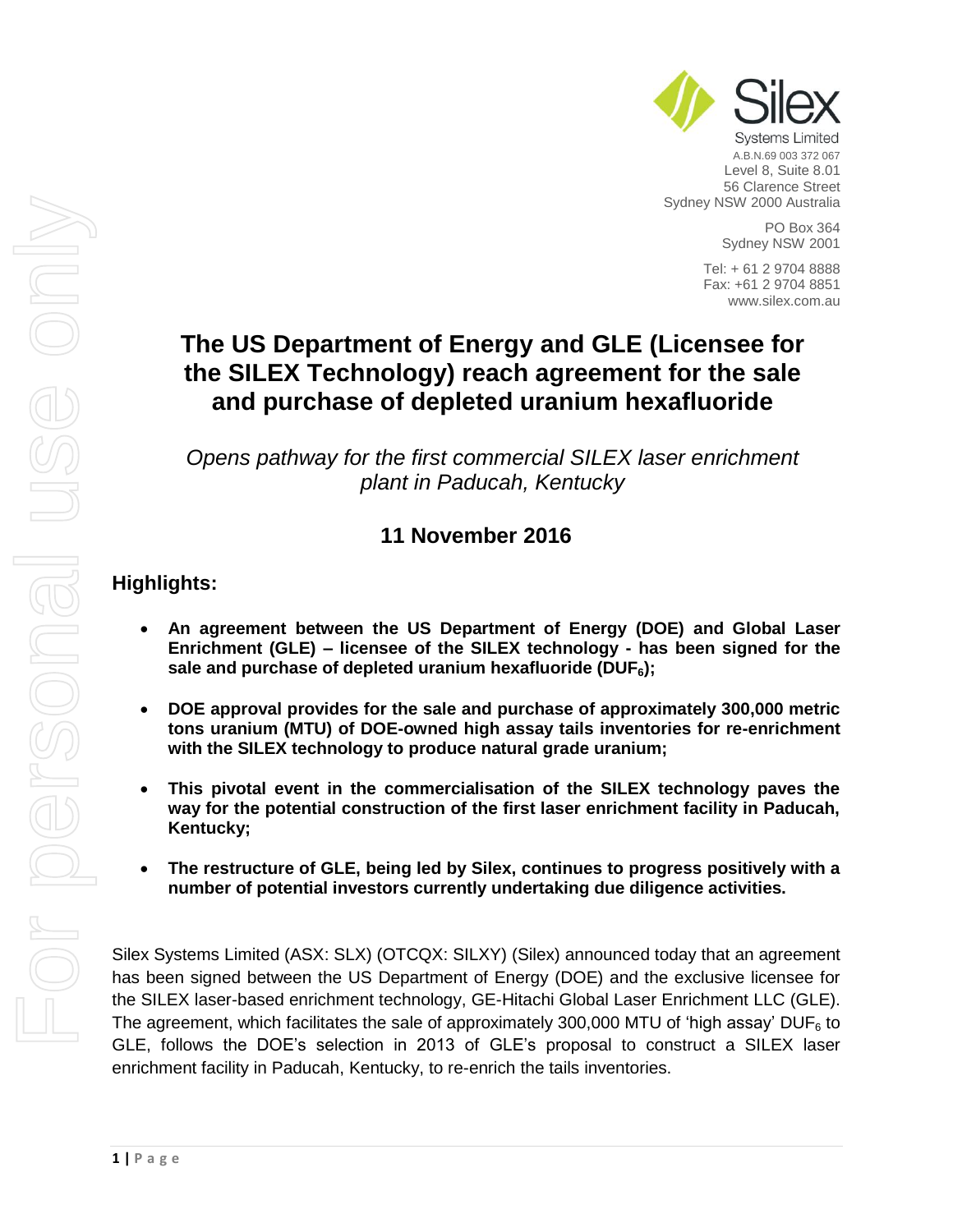

"The finalisation of the agreement with the DOE is a pivotal step in the path to commercialisation for our unique third generation SILEX laser enrichment technology. We wish to thank federal, state and local partners, including the DOE, the state of Kentucky and the city of Paducah for supporting this opportunity", Dr Michael Goldsworthy, Silex CEO said today.

"We look forward to working with the many stakeholders involved to make this opportunity become a commercial reality over the next few years. In particular, we are enthusiastic about engaging with the local Paducah and Kentucky workforces to bring our cutting edge laser enrichment technology to the traditional heartland of the US enrichment industry, and helping to restore US leadership in nuclear technology".

Subject to timely completion of the technology commercialisation program, prevailing market conditions and receipt of required regulatory approvals, realization of GLE's proposed Paducah Laser Enrichment Facility (PLEF) would see the construction and operation of the world's first commercial laser enrichment facility, with the anticipated timing for the construction of the PLEF in the early 2020's. GLE would finance, construct, own and operate the PLEF adjacent to the existing DOE site. Silex and GLE are also investigating the possibility of utilising a US government loan guarantee facility to support the financing of the project. The PLEF would become a commercial uranium enrichment production facility under a US Nuclear Regulatory Commission (NRC) license.

Re-enrichment of the 300,000 tons of high assay tails inventories at PLEF would occur over a period of at least 40 years, producing in the order of 100,000 tons of natural grade uranium, with the balance (low assay tails) being returned to the DOE for disposition. The natural grade uranium produced at the PLEF would be sold into the expanding global uranium market, and depending on the production rate, would be equivalent to one of the world's largest uranium mines.

The PLEF production rate and subsequent sale of uranium into the market is likely to be regulated by the US government at around 2,000 metric tons of uranium per year (equivalent to a mine producing around 5 million pounds of uranium oxide), equating to approximately US\$200 million in sales of uranium per year at today's low uranium term prices.

Given the current state of the enrichment market, the PLEF opportunity provides an alternative path to market for the SILEX laser enrichment technology, and establishes a foundation for further expansion by GLE into the enrichment market when new capacity is needed to supply future increasing demand. As previously disclosed, in 2012 GLE obtained a combined construction and operating license from the US NRC for an enrichment plant of up to 6 million separative work units (SWU – the unit for enrichment) planned for Wilmington, North Carolina. The current annual demand for enrichment is around 50 million SWU, equivalent to approximately US\$3 billion at today's current low SWU term prices.

The US DOE has made a parallel announcement regarding the agreement. The DOE announcement, including comments by Secretary of Energy Dr Ernest Moniz, can be found on the home page of the DOE website (energy.gov) under the 'News' section.